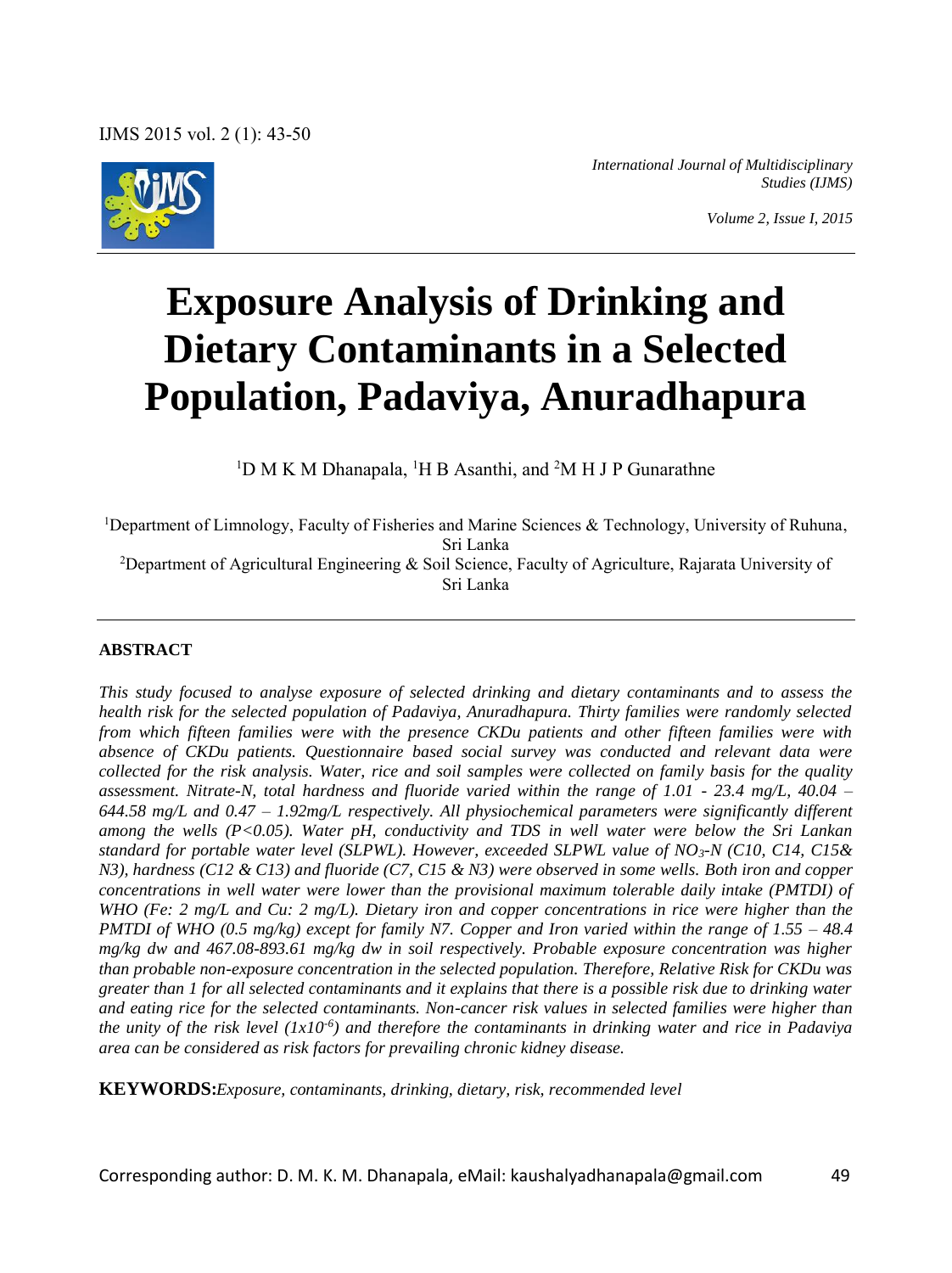## **1. INTRODUCTION**

The contamination from both natural and anthropogenic sources becomes a major issue which is responsible for serious health problems in world wide. The European Food Safety Authority recommends that women should drink about 1.6 litres of water and men should drink about 2.0 litres of water per day and one person consumes about three or two meals per day. Therefore, water and food consumption is the major exposure route for many human contaminants and degradation of the resource caused by various anthropogenic activities increases the availability of contaminants. Sri Lanka is ranked in the eighth position in the world on the list of countries that use the highest quantity of chemical fertilizer (Mudalige, 2014). The highest usage of fertilizers and agro-chemicals has been reported in North Central Province (NCP), is applied for about 128,000 ha (Weeraratna, 2013). Recent findings show that, some toxic heavy metals including fertilizers and agro chemicals are the major contaminant in Sri Lanka (Jayasumana, 2014; Bandara et al., 2008).

More than 80% of the rural drinking water supply needs are met from groundwater by means of dug wells and tube wells (Panabokke & Perera, 2005). High Fluoride levels (above 1.5mg/L) in well water in dry zone had been observed as far back as 1976. Subsequent studies have shown that 40% of wells in NCP were rich in Fluoride and a number of 456 deep tube wells in Anuradhapura district have also been found with Fluoride ranging from 0.78 to 2.68 mg/L (Lasanntha et al., 2008). The same study reported that 34% of the wells exceeded the maximum desirable level of 100 mg/L of calcium in drinking water and also 8% of the wells exceeded the maximum permissible level of 240mg/L in Anuradhapura District. Electrical conductivity in Anuradhapura

district reported as  $350\mu$ S/cm indicating the abundance of electrolytes in water (Dissanayake, 2005).

Nowadays, chemical contaminants are a major concern for food safety because of the increased role of man-made chemicals due to our modern lifestyles. Rice is the main diet of Sri Lankans in all over the country and rice and other several popular food items have been contaminated from heavy metals such as cadmium (Bandara et al., 2008). The heavy metal contamination like cadmium was observed in rice, *Nelumbonucifera* (Lotus) rhizomes, cow's milk and in Tilapia (*Oreochromisniloticus*) (Bandara et al., 2008). The overuse and misuse of agrochemicals would be contributed to heavy metal contamination (Cd, Cr, Ni, Pb, As etc.) and for both acute and chronic renal failure (Bandara et al., 2010).

Therefore, this study was aimed to identify the major contaminants in drinking water and in selected food types in Padaviya area and to follow the risk assessment model in order to assess the exposure levels of above identified contaminants.

## **2. MATERIALS AND METHODS**

## **Study Area**

The study area was decided according to the data taken from Office of the Provincial Director of Health Services, North Central Province, Anuradhapura regarding prevalence of CKDu (Fig 1). Padaviya is 93 km away from Anuradhapura and it receives 1450 mm mean annual rainfall and available from October to March. A questionnaire based social survey and laboratory analyses were carried out to collect data for human health risk assessment. Thirty families were selected representing fifteen families with the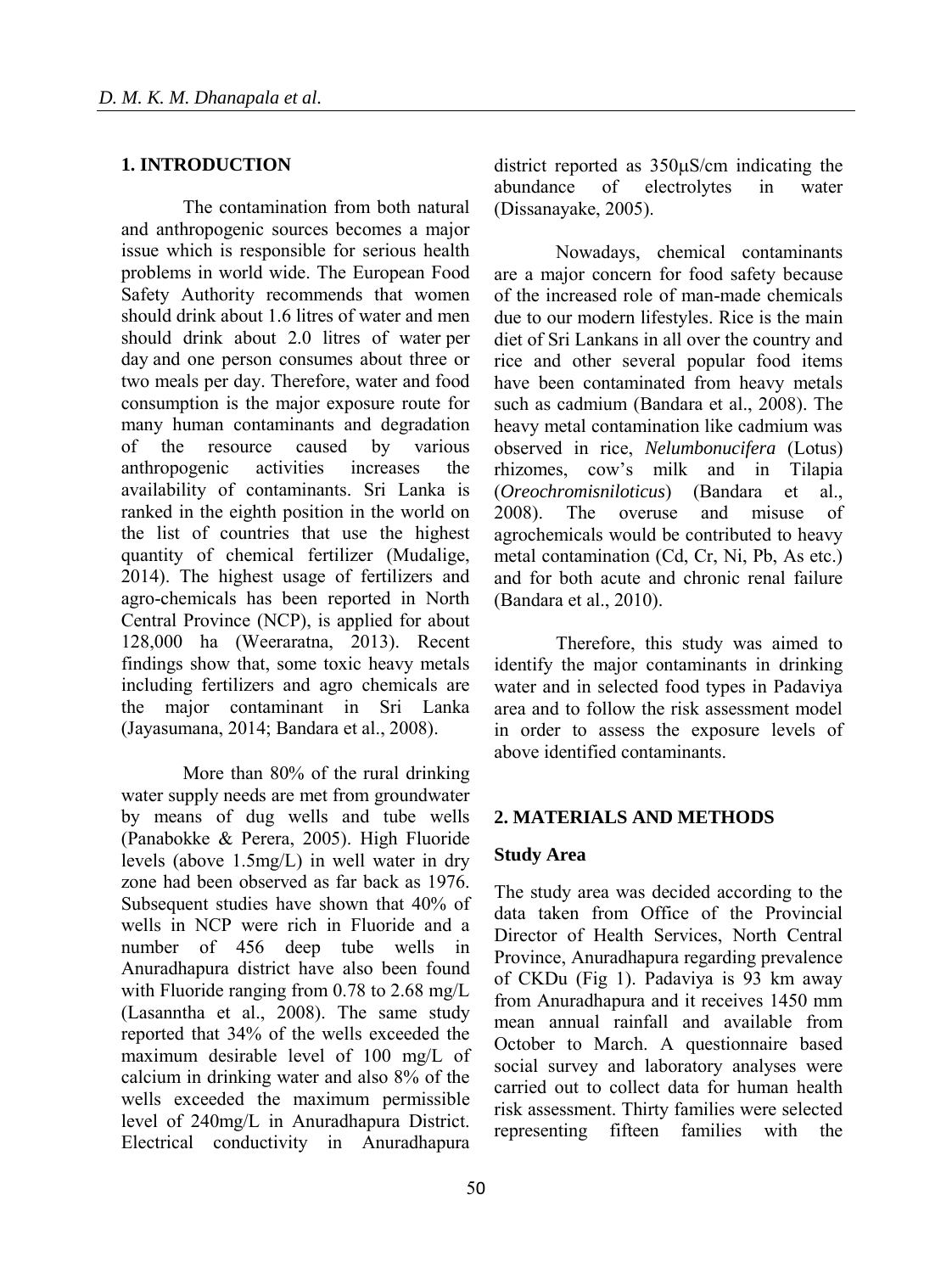presence of CKDu patients and other fifteen families with the absence of CKDu patients.

# **Collection of Samples**

Paranagama (2013) has reported that sources of drinking water of CKDu patients are dug wells (92 %) and tube wells (8 %). Therefore, water samples were collected from the water sources such as dug wells, tube wells, etc. belongs to the selected families. On site measurement of pH, conductivity, Total Dissolved Solid (TDS), salinity, Dissolved Oxygen (DO), temperature were taken by Multi - Parameter Meter (HACH sens ION 156). The filtered water samples were stored with ice in a heat insulated box for facilitating transportation. Rice samples were collected from the selected families while soil samples were collected from their own paddy fields.



**Figure 1.** GPS locations of sampling in Padaviya area; Source :(Earth.google.com, 2014)

# **Analysis of chemical parameters**

The filtered water samples were analyzed for Nitrate-N according to the Sodium Salicylate method, water soluble salts of phosphoric acid were measured by automated ascorbic acid reduction method (Rand et al., 1975, p.481-482) and organic phosphorous content of each water sample were measured by persulphate digestion method and the automated ascorbic acid reduction method (Rand et al., 1975, p. 481-482). Fluoride concentration of each filtered water sample was measured directly by HATCH-DR 4000U Spectrophotometer at a wave length of 580 nm using SPADNS solution (Rand et al., 1975, p.393-394). Also, the water samples were analysed for total hardness by EDTA titration method.

# **Analysis of heavy metals**

Filtered water sample were acidified with10% Conc. Nitric acid (Analar grade). Collected rice samples were thoroughly washed several times with deionized water and the sample was dried at 105°C in an oven until obtained a constant weight. Dried samples were ground to fine powder using mortar and pestle and fine powder was sieved using 250  $\mu$ m sieve. Then, 5 mL of concentrated HNO<sub>3</sub>  $(65%)$  and 2.5 mL of H<sub>2</sub>O<sub>2</sub> (30%) were added to each 0.5g of sieved rice samples and the solution was heated on Kjeldhal Heating Digester under fume hood at 80°C, for 2 - 3h, till the clear transparent solutions were obtained. The final solutions were filtered through Whatman No. 41 filter paper (Jalbani et al., 2014). All soil samples were air dried on polypropylene sheets at room temperature for several days until they were deprived of moisture. Then the soil samples were well ground using porcelain mortar and pestle and were sieved through a 250 µm mesh sized sieve. The pre-digestion step was done at room temperature for 24 h with 10 mL of a  $(3:1)$  mixture of 12M HCl and 17M HNO<sub>3</sub>. The suspension was digested on GK 06 Kjeldhal Heating digester under fume hood at 130°C for 15 min. The obtained suspension was cooled at room temperature and filtered through Whatman No. 41 filter paper (Peña-Icart et al., 2011).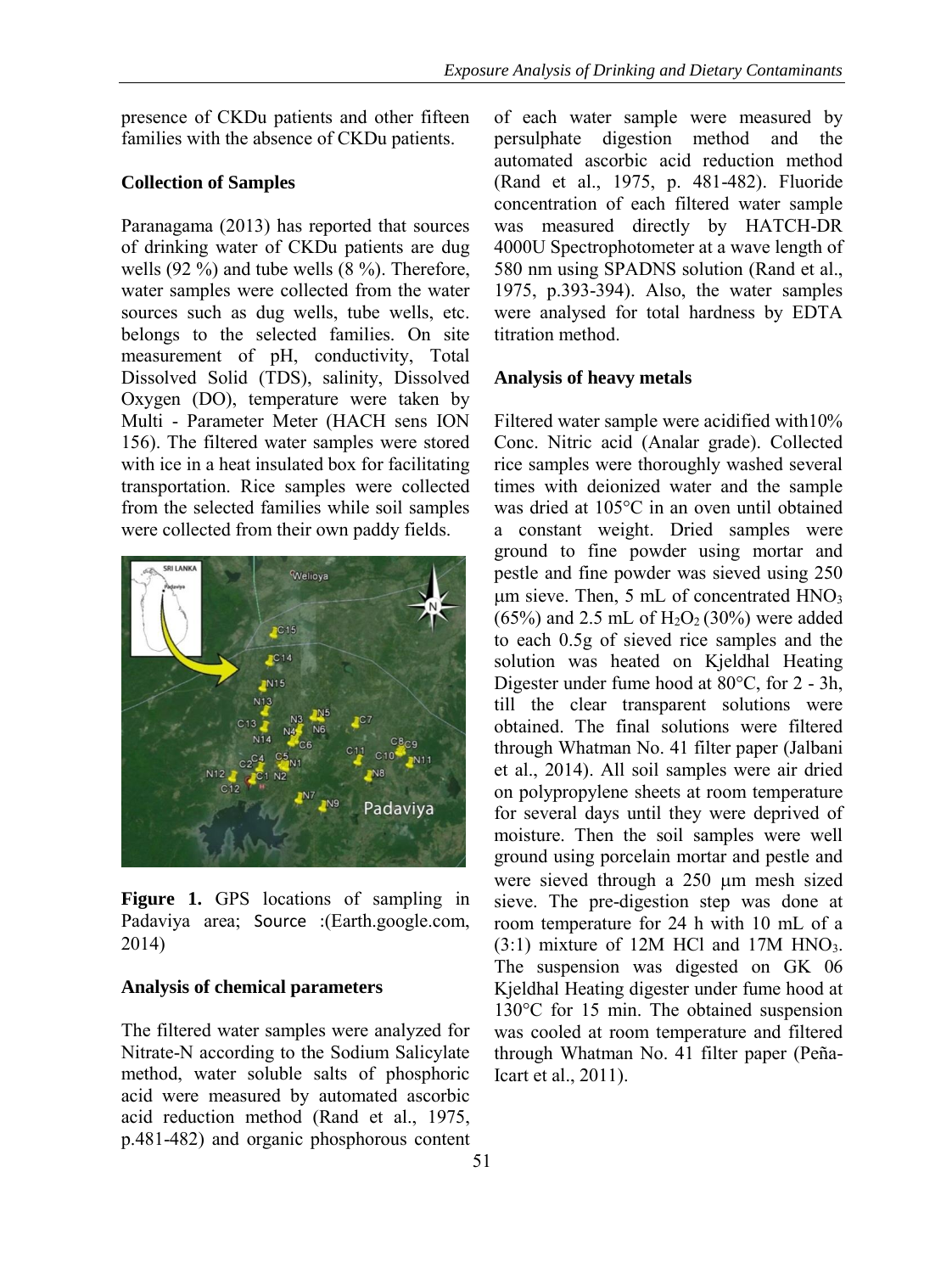A series of standard metal solutions were prepared for Cu using the stock solutions of 1,000 mg/L (BDH chemicals).  $mg/L$  (BDH chemicals). Concentrations of Cu were measured using Atomic Absorbance Spectrophotometer (SpectrAA 220 AAS). Iron concentration of rice, soil and water samples were measured according to the Thiocyanate colorimetric method (University of Canterbury, 2011).

#### **Human Health Risk Assessment**

The data, which had taken from questionnaire based social survey, were prepared to be used for the risk assessment.

*Exposure Analysis of water and dietary intake*  $C \vee ICD \vee EF \vee FD \vee CF$ 

$$
I = \frac{C \times I \cdot U \cdot K \times E \cdot F \times E \cdot D \times C \cdot F}{BW \times AT \times 365}
$$

Where,

|                       |     | Intake of chemical          |
|-----------------------|-----|-----------------------------|
|                       |     | (mg/kg/day)                 |
| $\mathcal{C}_{0}^{2}$ | $=$ | Average chemical            |
|                       |     | concentration in food       |
|                       |     | (mg/kg)                     |
| IGR                   | $=$ | Ingestion rate (mg/day)     |
| EF                    | $=$ | Exposure frequency          |
|                       |     | (days/year)                 |
| ED                    | =   | Exposure duration (years)   |
| $\sqrt{F}$            | $=$ | Conversion factor (If units |
|                       |     | in above parameters don't   |
|                       |     | match)                      |
| BW                    |     | Average Body weight (kg)    |

 $AT =$  Average exposure time (years)  $CDI = C \times CR \times EF \times ED \times CF$  $\overline{RW \times AT}$ 

Where,

| CDI | $=$ | Chronic daily intake of |
|-----|-----|-------------------------|
|     |     | water (mg/kg/day)       |
|     |     |                         |

- $C =$  Chemical concentration in water (mg/L)
- $CR =$  Consumption rate (L/day)
- $EF$  = Exposure frequency (days/year)
- $ED =$  Exposure duration (years)
- $CF =$  Conversion factor (If units in above parameters don't match)
- $BW =$  Average Body weight (kg)
- $AT =$  Average exposure time (days)

Source : (enHEALTH, 2012)

## *Determination of Non\_Cancer Risk*

 $Risk = RFD \times Exposure$ 

Where,

 $RFD$  = Reference Dose

*Determination of Relative Risk (RR)* 

$$
RR = \frac{PEC}{PNEC}
$$

Where,

$$
PEC = \text{Probable Exposure} \atop \text{Concentration} \atop \text{Frobable Non} \atop \text{Exposure} \atop \text{Concentration}
$$

### **Statistical analysis**

Oneway ANOVA was carried out to determine the difference of the water quality parameters among the selected wells. The multiple comparison of the water quality parameters was performed using Tukey HSD test (SPSS, Version 16.0).

#### **3. RESULTS AND DISCUSSION**

The physical parameters of pH, conductivity and Total dissolved solid (TDS), did not exceed Sri Lankan standard for portable water level/SLPWL (SLS 614, 1983) and there was a significant difference among the above mentioned parameters in 30 wells ( $P \le$ 0.05). Water pH and electrical conductivity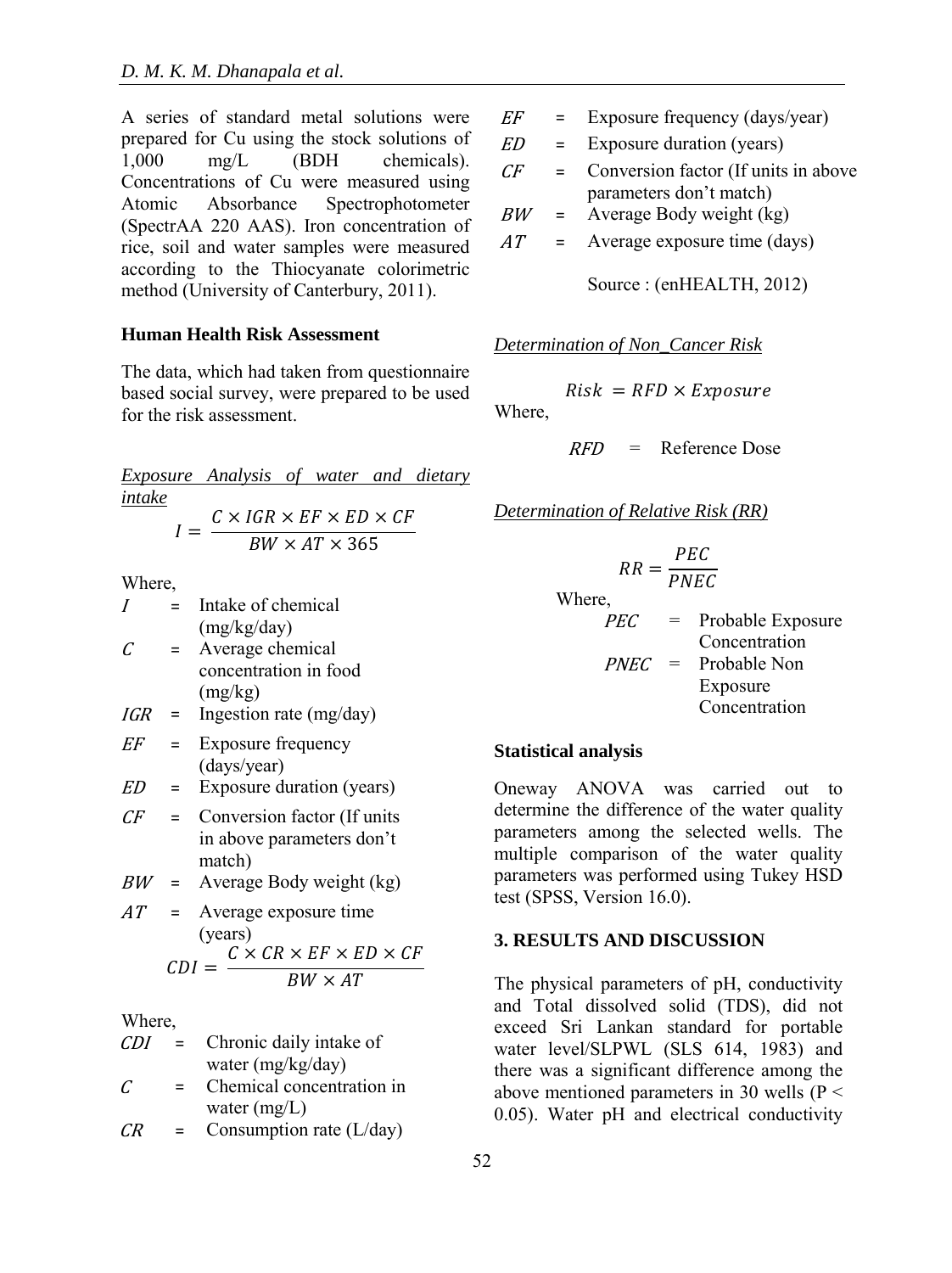(EC) varied within the range of 6.86 – 7.95 and  $16.25 - 755\mu s/cm$  respectively (Table 1).

|                                            | Value                  | <b>Significantly different</b><br>wells                                                                                   |  |  |
|--------------------------------------------|------------------------|---------------------------------------------------------------------------------------------------------------------------|--|--|
| рH                                         |                        |                                                                                                                           |  |  |
| $Mean \pm SD$                              | $7.37 \pm 0.31$        | C1, C6, C7 & N10                                                                                                          |  |  |
| Range                                      | $6.86 - 7.95$          |                                                                                                                           |  |  |
| Electrical<br>Conductivity<br>$(\mu s/cm)$ |                        |                                                                                                                           |  |  |
| $Mean \pm SD$                              | $477.23 \pm$<br>211.78 | C1, C8, C9, C10, C13, N2<br>&N10                                                                                          |  |  |
| Range                                      | $16.25 -$<br>755.0     |                                                                                                                           |  |  |
| $TDS$ (mg/L)                               |                        |                                                                                                                           |  |  |
| Mean $\pm$ SD                              | $236.85 \pm$<br>106.4  | C <sub>1</sub> , C <sub>4</sub> , C <sub>8</sub> , C <sub>9</sub> , N <sub>2</sub> , N <sub>5</sub> ,<br>N6, N8, N9 & N10 |  |  |
| Range                                      | $6.3 - 378$            |                                                                                                                           |  |  |
| <b>Temperature</b><br>(°C)                 |                        |                                                                                                                           |  |  |
| $Mean \pm SD$                              | $29.5 \pm 2.16$        |                                                                                                                           |  |  |
| Range                                      | $27.4 - 36.1$          |                                                                                                                           |  |  |

**Table 1**. Physical parameters of well water

C : CKD patients present in the family (Case)

N : No one present with CKD in the family (Non\_Case)

Jayawardana et al. (2010) has reported that changing of pH values from weak acidic to weak basic (4.0 to 8.2 with the average of 7.2) with very low EC values (2.40 mS/m) indicated that dissolved ionic species are very low in the water. They have also explained that, in dry zone, fluoride values increase in the condition with slightly alkaline pH (7.5- 8.2) and relatively low EC (1.0-2.5 mS/m) (Jayawardana et al., 2010). Mechenich & Andrews (2004) have reported, that the much greater hardness may indicate the presence of contaminants which may occur naturally or be influenced by human activity. In the current study, TDS values of most of the wells were much greater than two times of the hardness (Ex. Well no. C3).

Many researchers said that water hardness, high level of fluoride and contamination of heavy metals can effect on human health (Bandara et al., 2010; Bandara et al., 2008; Dissanayake, 2005). In the present study total hardness and fluoride varied within the range

as  $40.04 - 644.58$  mg/L and  $0.47 - 1.92$  mg/L respectively. The concentration of nitrate-N varied from 1.01 to 23.4 mg/L among the 30 wells. Paranagama (2013) has observed nitrate-N varied from  $0.3x10^{-6}$  to  $5.82 \times 10^{-6}$ mg/L in Padaviya. All chemical parameters were significantly different among the wells  $(P<0.05)$ . Some parameters as NO<sub>3</sub>-N (C10, C14, C15& N3), hardness (C12 & C13) and fluoride  $(C7, C15 \& N3)$  concentrations exceeded the SLPWL (SLS 614, 1983) (Table 2). Both iron and copper concentrations in well water were lower than the provisional maximum tolerable daily intake (PMTDI) of WHO (Fe: 2 mg/L and Cu: 2 mg/L). Dietary iron concentrations in rice were higher than the PMTDI of WHO (0.8 mg/kg) and copper concentrations in rice were higher than the PMTDI of WHO (0.5 mg/kg) except in the sample taken from family N7. Copper and Iron varied within range of 1.55 – 48.4 mg/kgdw and 467.08 - 893.61 mg/kgdw respectively in the soil.

It was noted that the wells located closer to the paddy fields have exceeded the nitrate concentration than SLPWL (SLS 614, 1983). Gunatilake and Iwao (2010) also have reported that, during the period of fertilizer application to paddy fields the drinking water wells located nearby paddy fields are more vulnerable to nitrate contamination.

Organic phosphorous in well water varied from 0.1 to 0.39 mg/L. Paranagama  $(2013)$ has reported that phosphate varied range of 61.1x10<sup>-6</sup> - 80.25 x10<sup>-6</sup> mg/L in well water. Generally, organic matter decomposition is lower in well water than in surface water and microbial decomposition is the main way of entering orthophosphate into the well water Young et al (2010). Therefore, low concentration of orthophosphate was observed in the well water is said that phosphate concentrations in wells found in different soil formations show distinctive variations.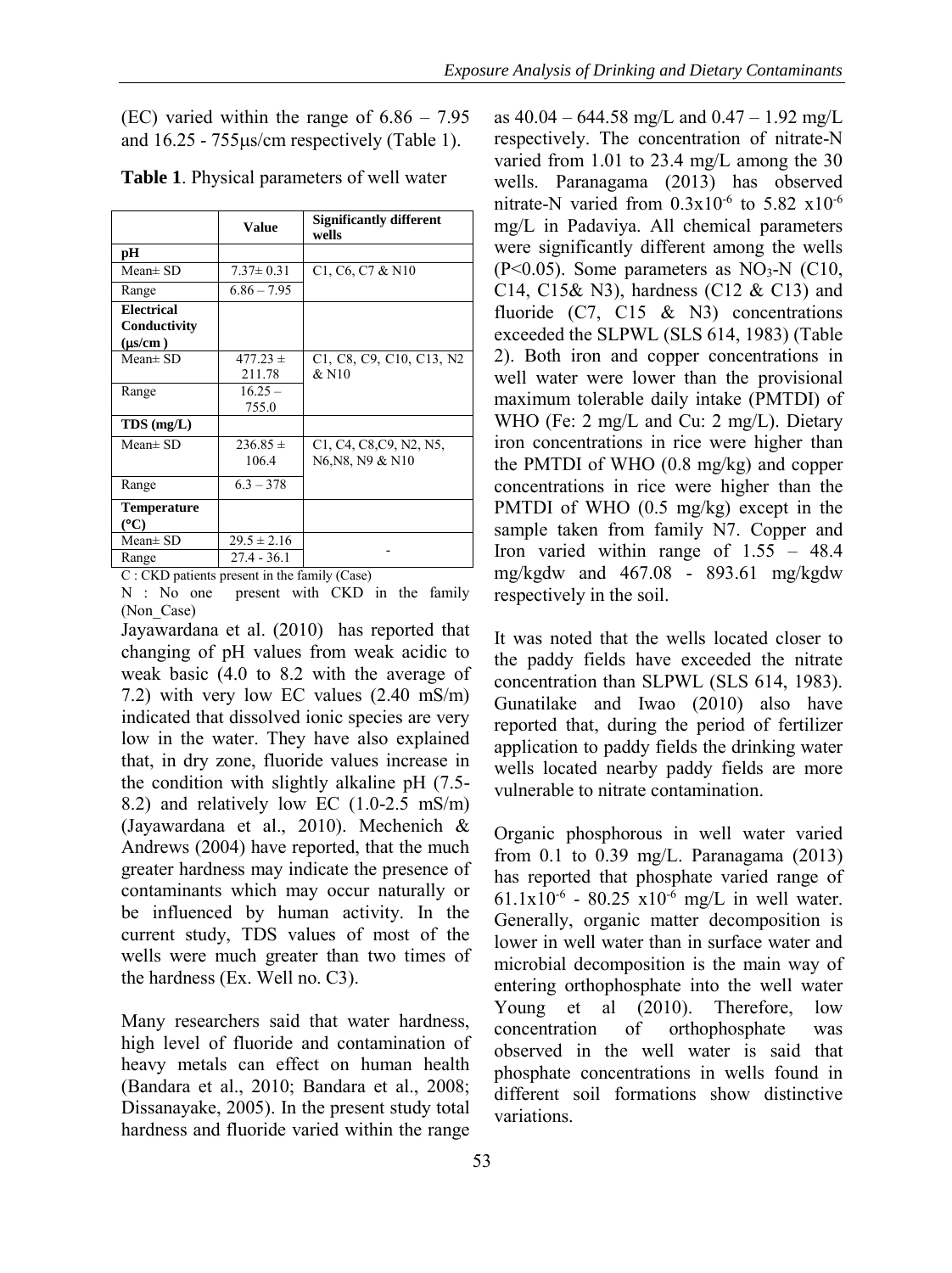The fluoride concentration in groundwater of dry zone, Sri Lanka lies in a range of 0.1 to 4.7 mg/L (Johnson et al., 2012). Fluoride may leach into groundwater due to weathering of fluoride-rich minerals in the basement rocks and climate and geological formation of dry zone are the most preferred factors for elevated fluoride level in water (Jayawardana et al., 2010).Furthermore, above study mentioned that the dry zone aquifers are well known for higher fluoride concentrations and fluoride-related endemic diseases and chronic renal failures. As a major component in acidic soils, iron hydroxides serve as an important sink for fluoride in soil resulting into the enhancement of fluoride concentration in water under acidic conditions (Chandrajith et al., 2012). In dry zone, soil consists with reddish-brown earth which predominates by iron rich biotite gneisses of the Khondalite series (Kalpage et al., 1963). In the current study, iron content in soil varied from 467.08-893.61 mg/kg dw. The soil Iron content of each sampling site was poorly correlated with fluoride content of relevant water samples. Jayawardana et al. (2010) has shown in oxidized environment in the field of  $Fe<sub>2</sub>O<sub>3</sub>$  and it should be the result for poor relationship of iron with fluoride.

Total hardness ranged between 40.04 – 644.58 mg/L and the water hardness in most of selected wells was lower than the recommended level of 600 mg/L in Sri Lanka except two wells (C12  $&$  C13). The average groundwater hardness was observed in Padaviya by Fonseka et al. (2012) as  $466 \pm$ 34 mg/L. However, it is important to consider total hardness as an important public health issue (Emmanuel et al., 2013). Similarly, Jayasumana et al. (2014) has reported a correlation between the places with high ground water hardness and the geographical distribution of the CKDu in Sri Lanka andthese areas contain Ca, Mg, Fe and Sr ions in water also. Iron content of drinking water varied from 0.0011 to 0.0084 mg/L in the selected wells and those values did not

54

exceed the recommended level of 0.3 mg/L. Paranagama (2013) revealed somewhat lower values than in the present study ranged as 0.00014 - 0.00046 mg/L in Padaviya area. Jayawardana et al.(2010) has reported low values of iron in water samples because iron is generally stable in acidic pH.

|                              | <b>Value</b>           | <b>Significantly</b><br>different wells                                                                        |  |  |
|------------------------------|------------------------|----------------------------------------------------------------------------------------------------------------|--|--|
| Nitrate-N<br>(mg/L)          |                        |                                                                                                                |  |  |
| $Mean \pm SD$                | $3.51 \pm 5.32$        | C <sub>2</sub> , C <sub>10</sub> , C <sub>13</sub> , C <sub>14</sub> ,<br>$C15 &$ N3                           |  |  |
| Range                        | $1.01 - 23.4$          |                                                                                                                |  |  |
| <b>Total Hardness (mg/L)</b> |                        |                                                                                                                |  |  |
| $Mean \pm SD$                | $161.48 \pm$<br>152.05 | Most wells except C2,<br>C <sub>4</sub> , C <sub>5</sub> , C <sub>6</sub> , C <sub>7</sub> , C <sub>11</sub> , |  |  |
| Range                        | $40.04 -$<br>644.58    | N1, N2, N4, N5 & N7                                                                                            |  |  |
| <b>Fluoride</b><br>(mg/L)    |                        |                                                                                                                |  |  |
| $Mean \pm SD$                | $0.73 \pm 0.37$        | C7, C15, N3, N8, N9<br>&N15                                                                                    |  |  |
| Range                        | $0.47 - 1.92$          |                                                                                                                |  |  |
| Organic phosphorous          |                        |                                                                                                                |  |  |
| $Mean \pm SD$                | $0.08 \pm 0.11$        | C1, C3, N5 & N10                                                                                               |  |  |
| Range                        | $0.1 - 0.39$           |                                                                                                                |  |  |

C : CKD patients present in the family (Case)

Copper and iron content of soil varied from 1.55 to 48.4 mg/kg (dw) and from 467.08 to

N : No one present with CKD in the family (Non Case)

Copper and iron in rice collected from selected families were observed as Fe; 2.29 - 35.21 mg/kg and Cu; 0.3 - 33 mg/kg). In rice samples. Cu and iron concentrations were higher than the provisional maximum tolerable daily intake (PMTDI) of WHO (Fe; 0.5 mg/kg and Cu; 0.8 mg/kg) except only from family (N7).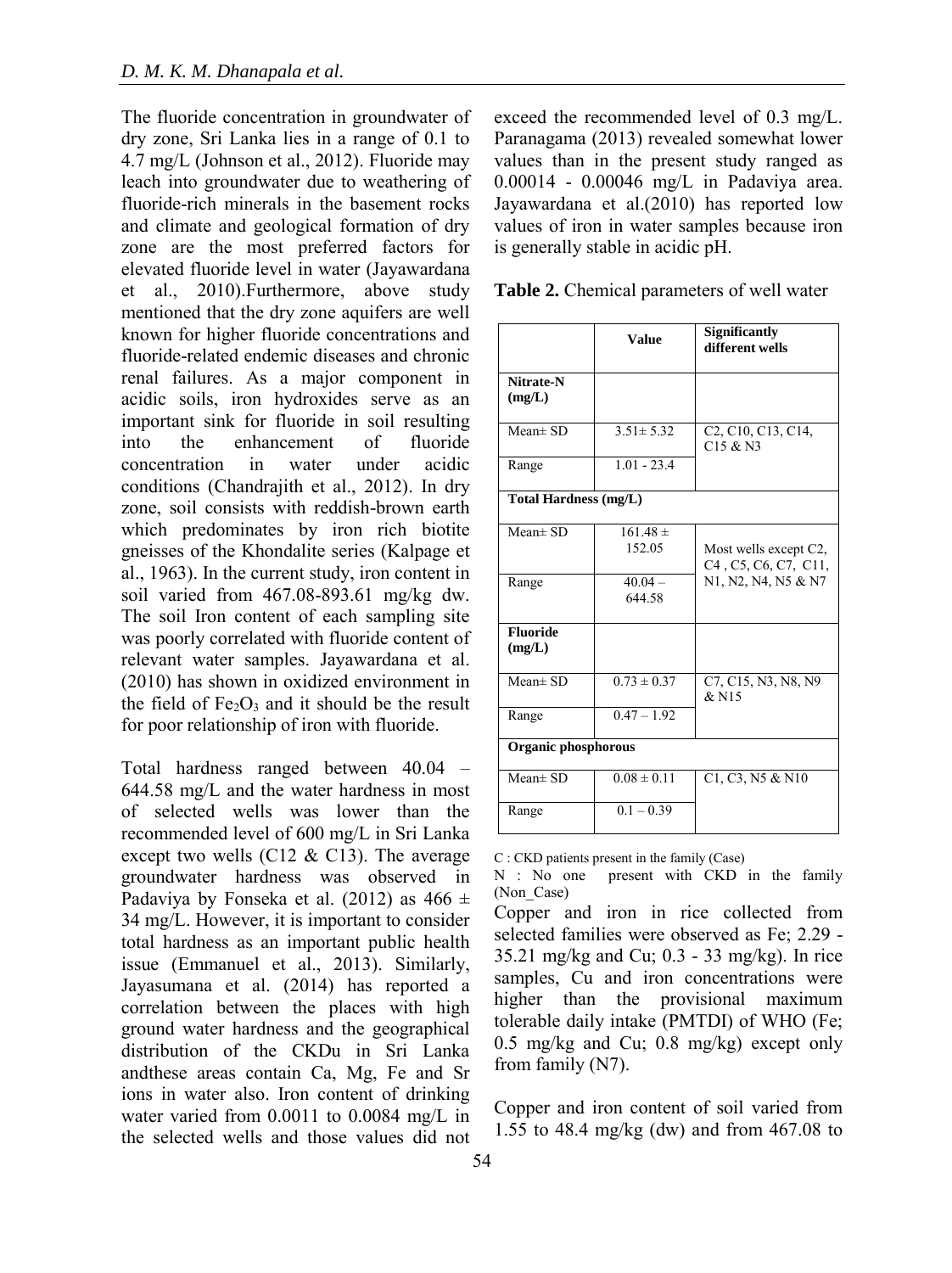893.61 mg/kg (dw) respectively. The iron rich soil in dry zone has an ability to retain arsenic ions and can be accumulated those (Jayasumana et al., 2014). Recently, arsenic plays main role of chronic renal failure in dry zone of Sri Lanka (Paranagama, 2013). It implies that arsenic is not present naturally in soils nevertheless has been introduced from the surface, most probably due to anthropogenic activities. Today, most of the researchers have been investigated that agrochemicals and fertilizers are the major source of arsenic (Berg et al., 2001).

Jayasumana et al. (2014) has reported that a chemical which contain in "round up" is a major causative agent for chronic kidney disease and the chemical is Glycophosate. Hard water in dry zone with high concentration of calcium, magnisium and strontium are combined with glycophosate and easily forms complexes. Ferric ions also play a significant role in the process of adsorption of glyphosate in soil. As a result of current study, high value of total hardness and iron content in soil are correlated with the case group of CKDu.

Collected information from the social survey was important for exposure analysis of each drinking and dietary contaminants. Total exposure in case group (PEC) of all contaminants was higher than total contaminants in non\_case group (PNEC) (Figure 2). It implies intake amount of relevant contaminant per day in the case group was high.

(a)  $(\mathfrak{h})$ 2.00 **Exposure (mg/kg/day)** 0.02 0.00 Ess ride **Ifon** Copp **Contaminant**



**Figure 2.**Total Exposure of selected contaminants in (a) water (b) rice

The relative risk of each drinking and dietary contaminants were greater than 1 (one) according to PEC and PNEC of selected families (Table 3). It explains that, there is a relative risk from each contaminant in the selected population.

**Table 3.** Relative Risk (RR) of selected contaminants

| <b>Contaminants</b>                      | <b>RR</b> of drinking<br>contaminants | <b>RR</b> of dietary<br>contaminants |  |
|------------------------------------------|---------------------------------------|--------------------------------------|--|
| $NO - N$                                 | 1.58                                  |                                      |  |
| Hardness<br>$+2$<br>$+2$<br>$(Ca \& Mg)$ | 1.40                                  |                                      |  |
| Fluoride                                 | 1.20                                  |                                      |  |
| Iron                                     | 1.26                                  | 1.18                                 |  |
| Copper                                   | 5.06                                  | 1.95                                 |  |

(R) cancer risk of each contaminant in selected families was higher than the unity of the criteria  $(1x10^{-6})$  (Table 4). It reveals, in a population of one million people, additional person or persons would be expected to develop risk from considered contaminants in the study. When comparing the risk values separately for groups considering highest and lowest concentrations male group was the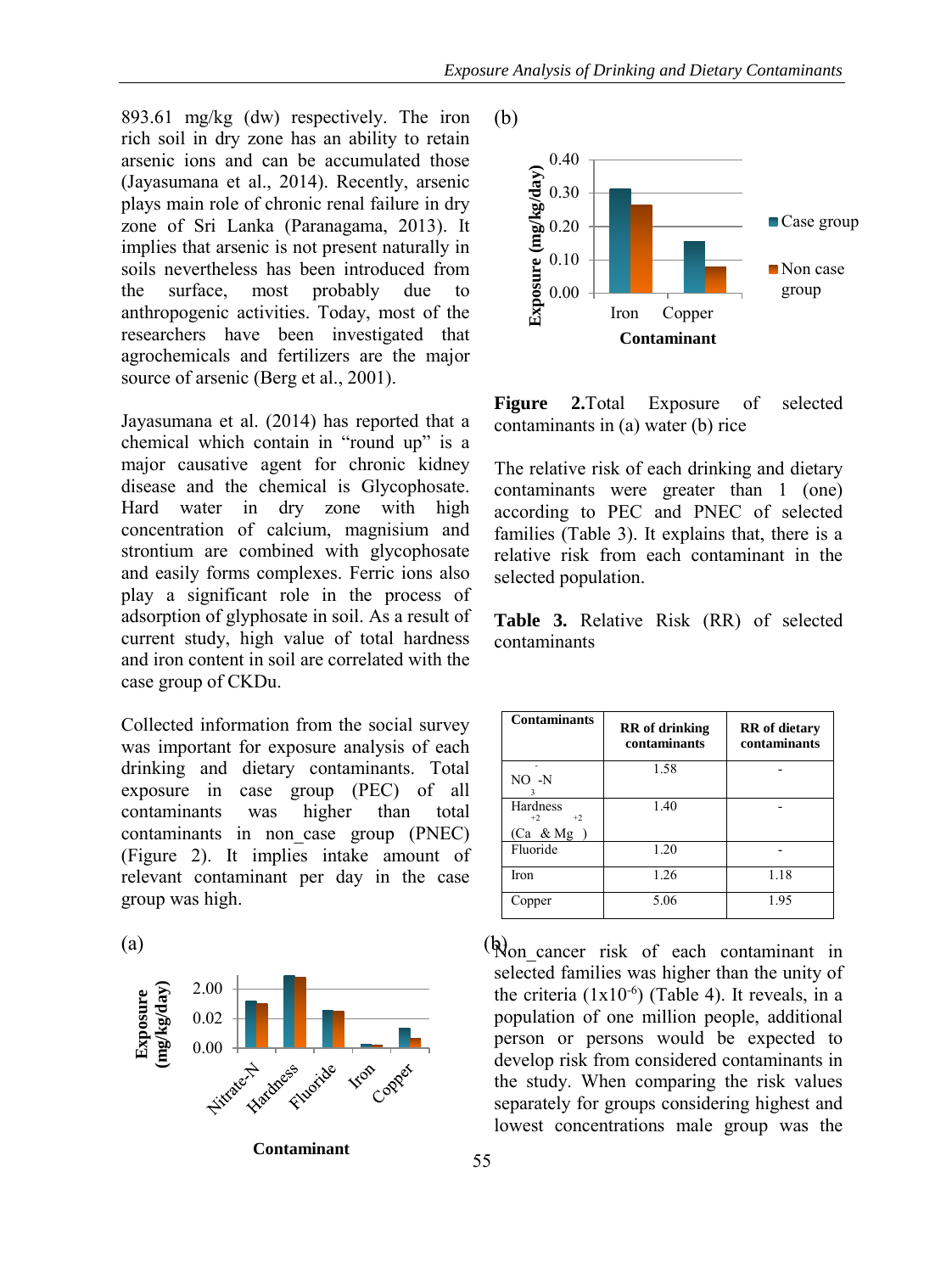most vulnerable group for drinking (Table 4) and dietary contamination than other two groups (Table 5).

|                       |  | Table 4. Non-cancer risk for selected |  |  |
|-----------------------|--|---------------------------------------|--|--|
| drinking contaminants |  |                                       |  |  |

| <b>Contaminants</b> | Code           | <b>Drinking Risk</b> |                                |                       |  |
|---------------------|----------------|----------------------|--------------------------------|-----------------------|--|
|                     |                | <b>Male</b>          | Female                         | <b>Children</b>       |  |
| $NO3 - N$           |                |                      |                                |                       |  |
| HC                  | C14            | 1.1724               | 0.8245                         | 0.0000                |  |
| LC                  | C7             | 0.0844               | 0.0824                         | 0.0000                |  |
| <b>Hardness</b>     |                |                      |                                |                       |  |
| HC                  | C12            | 76.7066              | 85.6754                        | 53.4081               |  |
| LC                  | C <sub>3</sub> | 3.1797               | 3.4396                         | 7.2565                |  |
| <b>Fluoride</b>     |                |                      |                                |                       |  |
| HC                  | C7             | 0.0055               | 0.0053                         | 0.0000                |  |
| LC                  | N8             | 0.0007               | 0.0009                         | 0.0000                |  |
| <b>Iron</b>         |                |                      |                                |                       |  |
| HC                  | C7             | $3.5x10^{-6}$        | $3.4 \times 10^{-6}$           | 0.0000                |  |
| LC                  | C <sub>2</sub> | $1.1 \times 10^{-6}$ | $1.1 \times 10^{-6}$           | 0.0000                |  |
| Copper              |                |                      |                                |                       |  |
| HC                  | C7             | $1.9\times10^{4}$    | $^{\rm -4}$<br>$1.8 \times 10$ | 0.0000                |  |
| LC                  | N12            | 0.0000               | 0.0000                         | -5<br>$3.6 \times 10$ |  |

HC: Highest concentration among 30 families LC: Lowest concentration among 30 families

**Table 5.** Non-cancer risk for selected dietary contaminants

|                     | Code           | <b>Dietary Risk</b> |                                                                |                |  |  |
|---------------------|----------------|---------------------|----------------------------------------------------------------|----------------|--|--|
| <b>Contaminants</b> |                | <b>Male</b>         | Female                                                         | <b>Childre</b> |  |  |
|                     |                |                     |                                                                | n              |  |  |
| <b>Iron</b>         |                |                     |                                                                |                |  |  |
| HC                  | C <sub>6</sub> |                     | $1.6 \times 10^{-3}$ 1.5 $\times 10^{-3}$ 1.2 $\times 10^{-3}$ |                |  |  |

| LC     | N <sub>6</sub> | $5.2 \times 10^{-4}$ | $4.1 \times 10^{-4}$ | $9.3 \times 10^{-4}$ |
|--------|----------------|----------------------|----------------------|----------------------|
| Copper |                |                      |                      |                      |
| HC     | C9             | 3.6 x10              | 5.1 x10              | 8.8 x10              |
| LC     | N <sub>9</sub> | $-5$<br>6.7 x10      | -5<br>6.5 x10        | 0.0000               |

HC: Highest concentration among 30 families

LC: Lowest concentration among 30 families

#### **Summary of social survey**

Padaviya is a rural village in Sri Lanka and the lives of people are slowly flowing by fulfilling their requirements from the village. Main occupations are paddy cultivation, chena cultivation and cultivation of seasonal crops. About 90% of people use ground water from dug wells, tube wells, springs, etc. Recently, some filtering water facilities have been settled everywhere by the government and private sector. However, the villagers have to pay for their own drinking water. The majority of people are suffering from CKDu and it is becoming an uncertainty health problem. Most of the farmers do not imitate safety methods in applying agrochemicals and also some habits such as; chewing beetle and taking alcohol were observed.

## **CONCLUSION**

Since all physiochemical parameters were significantly different among the wells it should be paid individual attention for the wells on their quality of the water. However, pH, conductivity and TDS in well water were below the Sri Lankan standard for portable water level (SLPWL). The exceeded values than the SLPWL was observed for  $NO<sub>3</sub>-N$ , hardness and fluoride in some wells. Both iron and copper concentrations in well water were lower than the provisional maximum tolerable daily intake (PMTDI) of WHO.

Total exposure in case group (PEC) of all contaminants was higher than total